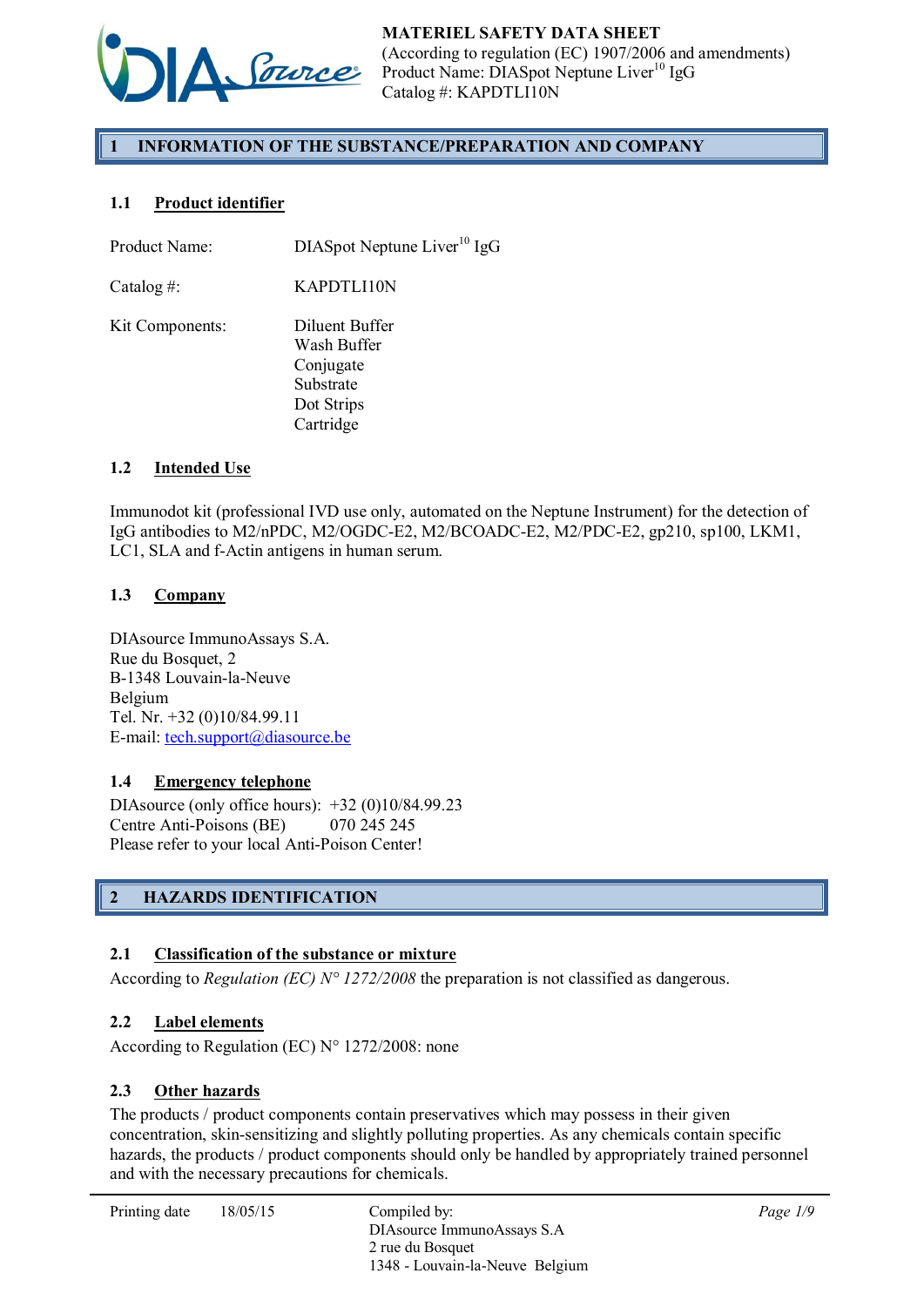

# 3 COMPOSITION/INFORMATION ON INGREDIENTS

## 3.1 Substances

N/A (see hereunder: mixture)

## 3.2 Mixtures

| <b>Abbreviation   Substance</b> |                                                                      | Abbreviation | <b>Substance</b>     |
|---------------------------------|----------------------------------------------------------------------|--------------|----------------------|
| AP                              | Alkaline Phosphatase                                                 | NBT          | NitroBlueTetrazolium |
| <b>BCIP</b><br>MIT              | Bromo-Chloro-Indolyl-Phosphate<br>MethylIsoThiazolone (preservative) | <b>TBS</b>   | Tris Buffer Saline   |

| <b>Contents</b>    | Quantity                      | <b>Ingredients</b>                                                                                  |
|--------------------|-------------------------------|-----------------------------------------------------------------------------------------------------|
| 1. Cartridge       |                               | 24 units having each 7 compartments (Position I to VII); sealed, containing:                        |
| Sample             | Position I, $1 \times 1,4$ mL | TBS, Sodium Chloride, Tween 20, Dye, MIT, antifoam                                                  |
| <b>Buffer</b>      | (yellow)                      | emulsion                                                                                            |
| DIL.<br><b>BUF</b> |                               |                                                                                                     |
| Wash Buffer        | Position II, III, IV, VI, 1 x | TBS, Sodium Chloride, Tween 20, MIT, antifoam                                                       |
| WASH SOLN CONC     | 1,4 mL (colourless)           | emulsion                                                                                            |
| Conjugate          | Position V, $1 \times 1.4$ mL | Sodium Chloride, Potassium<br>Chloride,<br>TBS,                                                     |
| Ab<br>AP           | (red)                         | Magnesium Chloride, Goat anti-human IgG/AP, Dye,                                                    |
|                    |                               | MIT, antifoam emulsion                                                                              |
| Substrate          | Position VII, 1 x 1,4 mL      | TBS, Magnesium Chloride, BCIP, NBT, NBT                                                             |
| <b>SUB</b>         | (pale yellow)                 | Stabilizer, Sodium Azide, antifoam emulsion                                                         |
| 2. Strips          |                               | 3 x 8 units on plastic supports, breakable individually; sealed                                     |
| Membrane           | 12 dots on each:              | Membrane-coated with purified antigens:                                                             |
| Strip              | 1 positive control $(C+)$     | M2/nPDC (E1, E2, E3 subunits of Pyruvate                                                            |
| <b>STRIP</b>       | 10 antigens                   | Dehydrogenase Complex, (purified from bovine heart),                                                |
|                    | 1 negative control $(C-)$     | M2/OGDC-E2<br>(Subunit)<br>E2<br>of<br>OxoGlutarate                                                 |
|                    |                               | Dehydrogenase Complex, recombinant,<br>human),                                                      |
|                    |                               | M2/BCOADC-E2 (Subunit E2 of Branched-Chain                                                          |
|                    |                               | OxoAcid Dehydrogenase Complex, recombinant,                                                         |
|                    |                               | M2/PDC-E2 (Subunit E2 of Pyruvate<br>human),                                                        |
|                    |                               | Dehydrogenase Complex, recombinant, human), gp210                                                   |
|                    |                               | (Nuclear Membrane associated antigen, recombinant,                                                  |
|                    |                               | human), sp100 (Multiple Nuclear Dots associated                                                     |
|                    |                               | antigen, recombinant, human), LKM1 (full length,                                                    |
|                    |                               | recombinant, human), LC1 (Formiminotransferase<br>Cyclodeaminase, recombinant, human), SLA (Soluble |
|                    |                               | Liver Antigen, purified from rat liver) and F-actin                                                 |
|                    |                               | (purified, from rabbit skeletal muscle).                                                            |
|                    |                               |                                                                                                     |

#### Hazardous Substances and their concentrations

The Hazard Classification listed in this section refers to the chemical at *a pure concentration*. It has been determined that the remaining ingredient(s) of these components are not classified as hazardous chemicals due to their physical and/or chemical nature and/or concentration in solution (see concentration here in the table).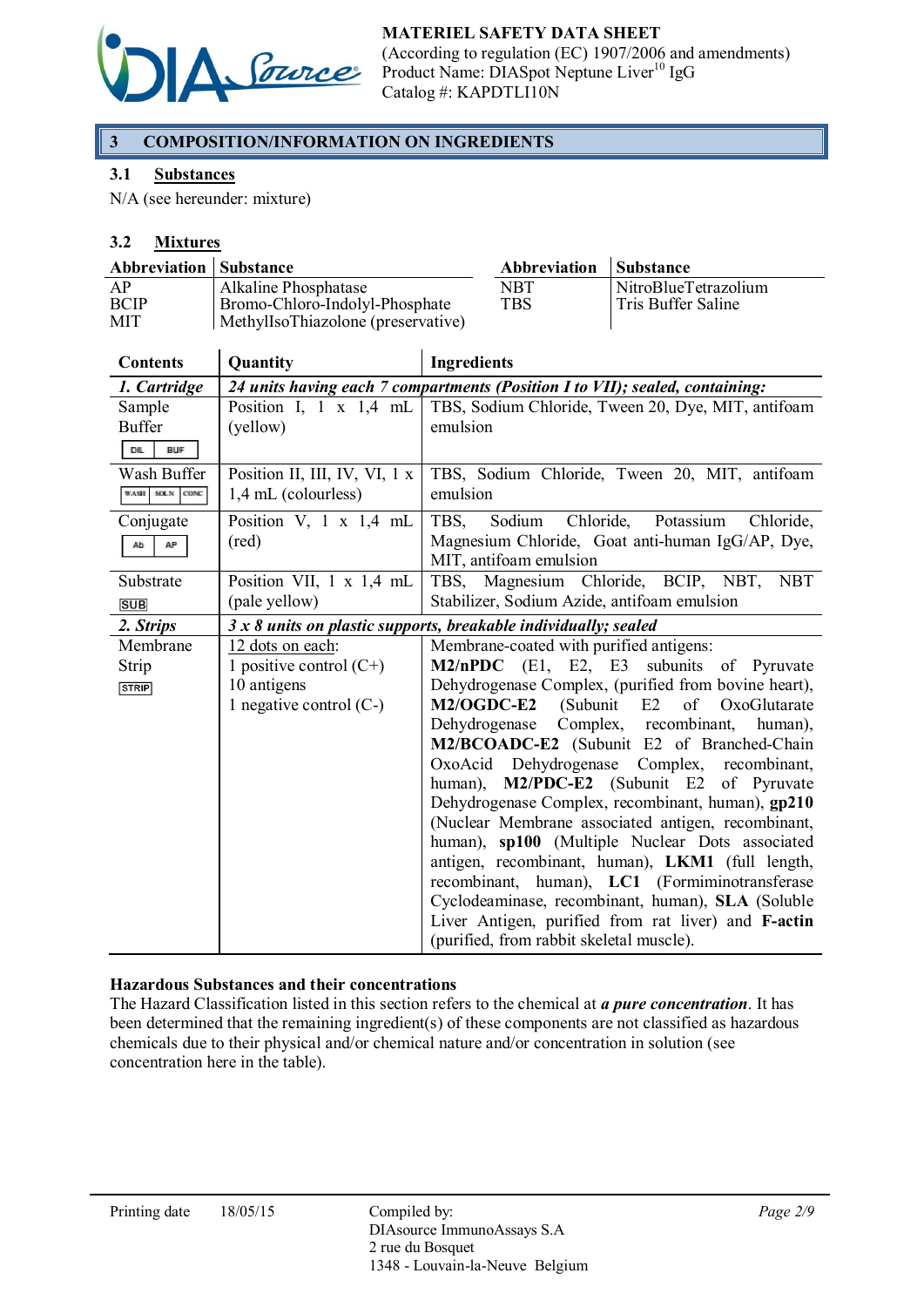

| <b>Name</b> | <b>CAS</b> | <b>EINECS</b> | Concentration<br>in mixture | according to Regulation                        | <b>Classification (in concentrated form)</b>                                       |
|-------------|------------|---------------|-----------------------------|------------------------------------------------|------------------------------------------------------------------------------------|
|             |            |               |                             | 1999-45/EC<br>Significance<br><b>R</b> Phrases | EC 1272/2008<br>Significance<br><b>H</b> Phrases                                   |
| <b>MIT</b>  | 55965-84-9 |               | $< 0.0015 \%$               | T<br>$R23/24/25$ ;<br>R34; R43                 | Acute tox. 3<br>H331, H311, H301<br>Skin Corr. 1B.<br>H314<br>Skin Sens. 1<br>H317 |
|             |            |               |                             | N<br>R50/53                                    | Aquatic acute 1;<br>Aquatic chronic 1<br>H410                                      |

*Annex VI to Regulation (EC) No 1272/2008: Index N°: 613-167-00-5*

| <b>Name</b>         | <b>CAS</b> | <b>EINECS</b> | <b>Concentration</b><br>in mixture | <b>Classification (in concentrated form)</b><br>according to Regulation |                                                         |
|---------------------|------------|---------------|------------------------------------|-------------------------------------------------------------------------|---------------------------------------------------------|
|                     |            |               |                                    | 1999-45/EC<br>Significance<br><b>R</b> Phrases                          | EC 1272/2008<br>Significance<br><b>H</b> Phrases        |
| <b>NBT</b>          | 298-83-9   | 206-067-4     | ${}< 0.01\%$                       | Xn (Nocif)<br>R20/R22                                                   | Acute tox. 4<br>H <sub>3</sub> 02                       |
| <b>Name</b>         | <b>CAS</b> | <b>EINECS</b> | <b>Concentration</b><br>in mixture | <b>Classification (in concentrated form)</b><br>according to Regulation |                                                         |
|                     |            |               |                                    | 1999-45/EC<br><b>Significance</b><br><b>R</b> Phrases                   | EC 1272/2008<br><b>Significance</b><br><b>H</b> Phrases |
| <b>Sodium Azide</b> | 26628-22-8 | 247-852-1     | $< 0.1 \%$                         | $T+$<br>R <sub>28</sub> ; R <sub>32</sub>                               | Acute tox. 2<br>H <sub>300</sub>                        |
|                     |            |               |                                    | N<br>R <sub>50</sub> /53                                                | Aquatic acute 1<br>H400                                 |

*Annex VI to Regulation (EC) No 1272/2008: Index Number: 011-004-00-7*

Abbreviations and significances:

CAS: Chemical Abstract Service (division of the American Chemical Society) EINECS: European Inventory of Existing Commercial Chemical Substances

| J. | N: dangerous for the | T:toxic<br>$T+$ : verv | Xn:harmful |
|----|----------------------|------------------------|------------|
|    |                      |                        |            |

Information on significance of R and H Phrases: see Section16

| $\boldsymbol{4}$          | <b>FIRST AID MEASURES</b>                                        |                                                                                                                                                                                                                                                           |  |  |  |
|---------------------------|------------------------------------------------------------------|-----------------------------------------------------------------------------------------------------------------------------------------------------------------------------------------------------------------------------------------------------------|--|--|--|
|                           | <b>SYMPTOMS</b>                                                  | <b>FIRST AID</b>                                                                                                                                                                                                                                          |  |  |  |
| <b>Contact with eyes:</b> | Irritation. Tears                                                | Immediately flush eyes thoroughly with water.                                                                                                                                                                                                             |  |  |  |
| <b>Contact with skin:</b> | Irritation                                                       | Immediately wash skin with soap and large<br>volume of water.                                                                                                                                                                                             |  |  |  |
| <b>Ingestion:</b>         | It is recommended to avoid<br>ingestion and contact with<br>food | If swallowed, wash out mouth with water<br>provided the person is conscious; seek medical<br>advice (showing this document when<br>possible). Never give anything by mouth to an<br>unconscious person; never try to make an<br>unconscious person vomit. |  |  |  |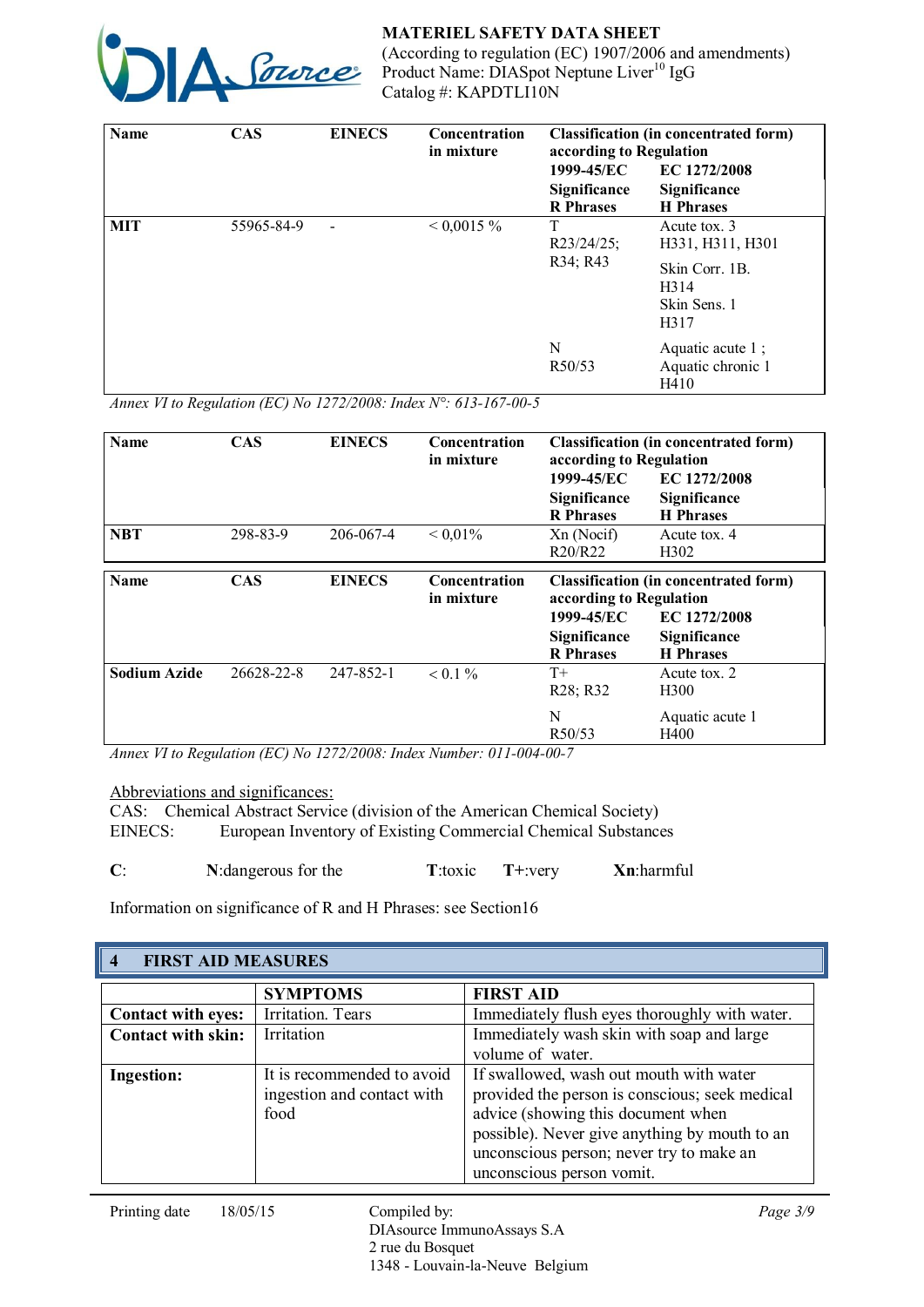

|                      | <b>FIRE FIGHTING MEASURES</b>                                                                                                                                                 |  |  |  |
|----------------------|-------------------------------------------------------------------------------------------------------------------------------------------------------------------------------|--|--|--|
| <b>Flammability:</b> | Liquid reagents contained in the kit are not flammable.<br>Combustion of cardboard inserts inside the kit and the outer cardboard box of<br>the kit may produce intense heat. |  |  |  |
| <b>Extinguishing</b> | Water, carbon dioxide, dry chemical powder or polymer foam.                                                                                                                   |  |  |  |
| <b>Media:</b>        | Use extinguishing media appropriate to surrounding fire conditions.                                                                                                           |  |  |  |
| <b>Special Fire</b>  | For fires involving this material, do not enter any enclosed or confined fire                                                                                                 |  |  |  |
| <b>Fighting</b>      | space without proper protective equipment. This may include self-contained                                                                                                    |  |  |  |
| <b>Procedures:</b>   | breathing apparatus to protect against the hazardous effects of the normal                                                                                                    |  |  |  |
|                      | products of combustion or oxygen deficiency.                                                                                                                                  |  |  |  |

# 6 ACCIDENTAL RELEASE MEASURES

## 6.1 Personal Precautions

Always observe GLP (Good Laboratory Practice) safety lines. To avoid contact with skin and eyes wear appropriate protective clothing. Do not swallow, do not pipette by mouth.

## 6.2 Environmental Precautions

Avoid flushing away in drains; keep away from surface- and ground-water; keep away from soil.

#### 6.3 Methods and material for containment and cleaning up

Sweep up and collect in appropriate containers for waste disposal; clean the floor and all other contaminated objects with water.

#### 6.4 Reference to other sections

N/A

# 7 HANDLING AND STORAGE

## 7.1 Precautions for safe handling

Always observe GLP (Good Laboratory Practice) safety lines. Wear appropriate protective clothing (refer to point 8.2). Wash hands and any other exposed zones with water and mild soap before eating, drinking, smoking and leaving workplace. Check the local and general ventilation of the workplace. Take any measures to prevent aerosol and dust generation and fire. Dispose of the waste according to safety measures of GLP.

## 7.2 Conditions for safe storage, including any incompatibilities

Always store the product according to instructions given on the label. Always observe given temperature and humidity limit/range.

## 7.3 Specific end use(s)

N/A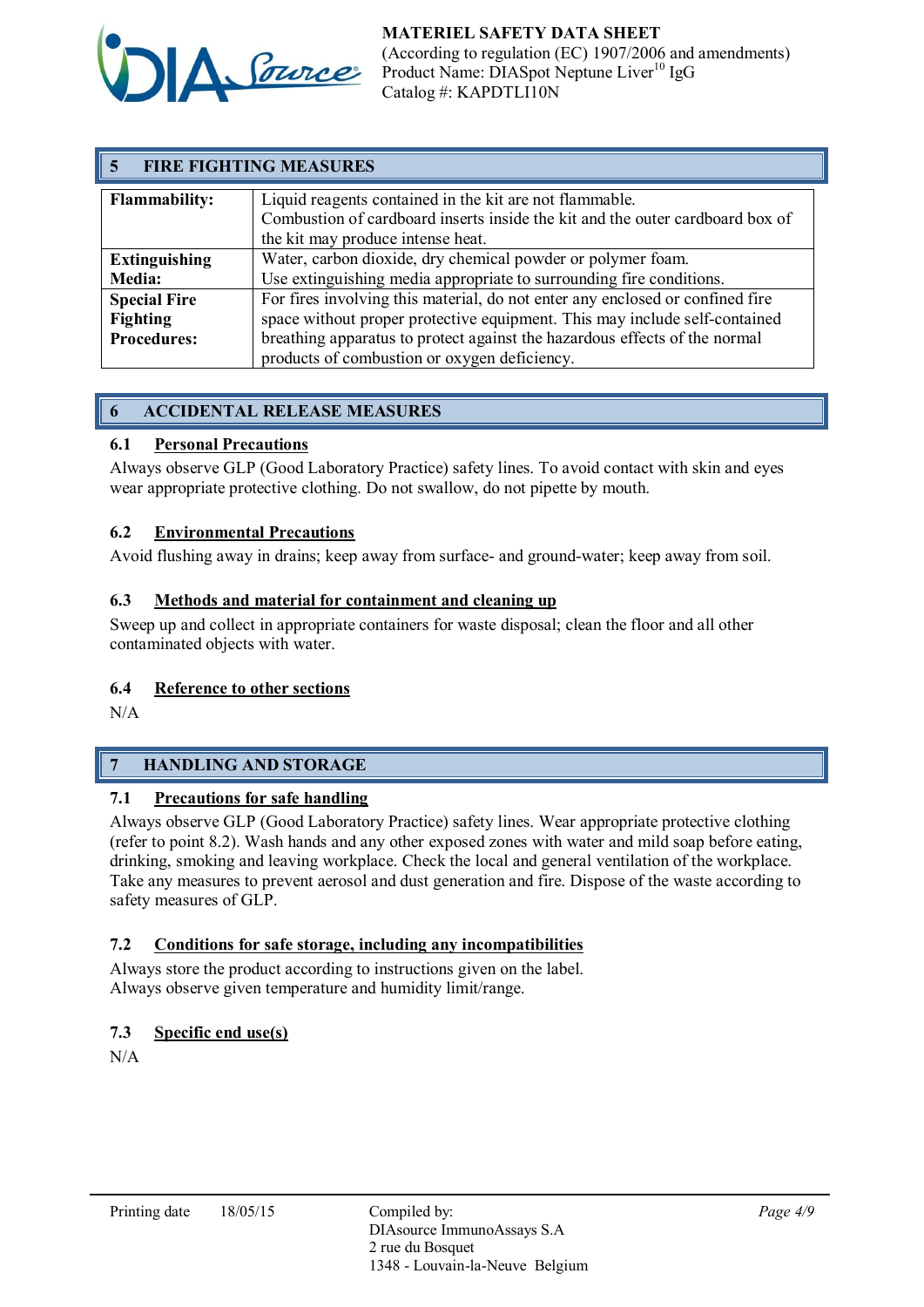

# 8 EXPOSURE CONTROLS/PERSONAL PROTECTION

#### 8.1 Control parameters

| <b>Name</b>  | Comment                                                        |
|--------------|----------------------------------------------------------------|
| <b>MIT</b>   | Contains no substances with occupational exposure limit values |
| <b>NBT</b>   | Contains no substances with occupational exposure limit values |
| Sodium Azide | TWA value $0.1 \text{ mg/m}^3$ (in EU)                         |

#### 8.2 Exposure controls

| <b>Respiratory protection:</b> | None                               |
|--------------------------------|------------------------------------|
| <b>Gloves:</b>                 | Laboratory nitrile or latex gloves |
| Eye protection:                | Goggles                            |
| <b>Skin protection</b>         | Laboratory coat                    |

## 9 PHYSICAL AND CHEMICAL PROPERTIES

#### 9.1 Information on basic physical and chemical properties

|                                                         | <b>Kit Reagent</b>               |                                      |                               |                                      |
|---------------------------------------------------------|----------------------------------|--------------------------------------|-------------------------------|--------------------------------------|
|                                                         | <b>BUF</b><br>DIL.               | WASH.<br>SOLN<br>CONC.               | AP<br>Ab                      | <b>SUB</b>                           |
| Appearance:                                             | Liquid reagent<br>Colour: yellow | Liquid reagent<br>Colour: colourless | Liquid reagent<br>Colour: red | Liquid reagent<br>Colour:pale yellow |
| Odour:                                                  | Negligible                       | Negligible                           | Negligible                    | Negligible                           |
| <b>Odour threshold:</b>                                 | Not given                        | Not given                            | Not given                     | Not given                            |
| pH value:                                               | Not given                        | Not given                            | Not given                     | Not given                            |
| Melting point/freezing point:                           | Not given                        | Not given                            | Not given                     | Not given                            |
| Initial boiling point and boiling range:                | Not given                        | Not given                            | Not given                     | Not given                            |
| <b>Flash point:</b>                                     | N/A                              | N/A                                  | N/A                           | N/A                                  |
| <b>Evaporation rate:</b>                                | N/A                              | N/A                                  | N/A                           | N/A                                  |
| <b>Flammability:</b>                                    | N/A                              | N/A                                  | N/A                           | N/A                                  |
| <b>Upper/lower flammability or</b><br>explosive limits: | Not explosive                    | Not explosive                        | Not explosive                 | Not explosive                        |
| Vapour pressure:                                        | Not given                        | Not given                            | Not given                     | Not given                            |
| Vapour density:                                         | Not given                        | Not given                            | Not given                     | Not given                            |
| <b>Relative density:</b>                                | Not given                        | Not given                            | Not given                     | $\overline{\text{Not}}$ given        |
| Solubility:                                             | Completely soluble               | Completely soluble                   | Completely soluble            | Completely soluble                   |
| <b>Partition coefficient</b><br>n-octanol/water:        | Not given                        | Not given                            | $\overline{\text{Not}}$ given | Not given                            |
| Auto-ignition temperature:                              | Not given                        | Not given                            | Not given                     | Not given                            |
| <b>Decomposition temperature:</b>                       | Not given                        | Not given                            | Not given                     | Not given                            |
| Viscosity:                                              | Not given                        | Not given                            | Not given                     | Not given                            |
| <b>Explosive properties:</b>                            | Not explosive                    | Not explosive                        | Not explosive                 | Not explosive                        |
| <b>Oxidizing properties:</b>                            | Not given                        | Not given                            | Not given                     | Not given                            |

#### 9.2 Other information

N/A

# 10 STABILITY AND REACTIVITY

#### 10.1 Reactivity

Particular dangerous reactions not known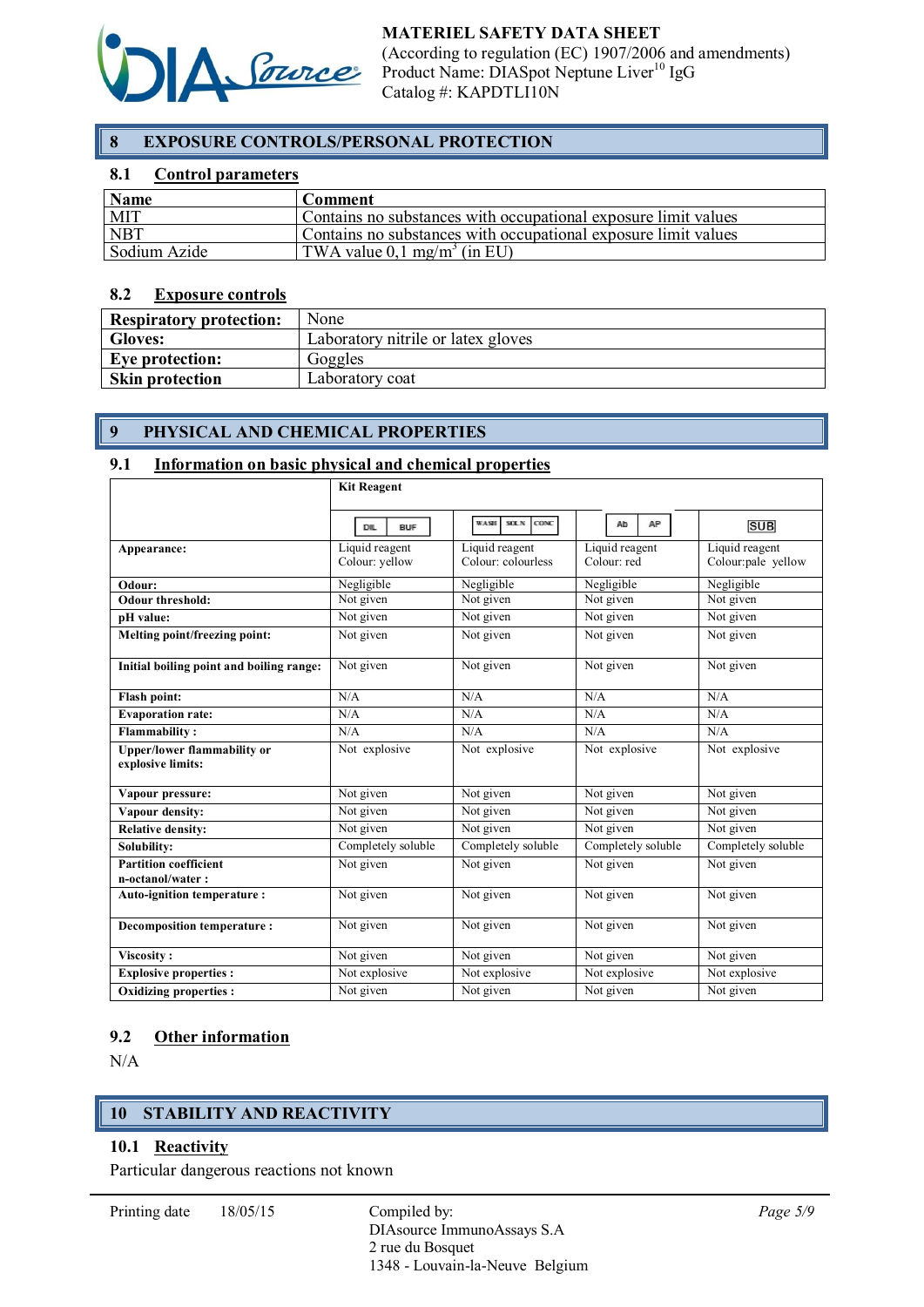

# 10.2 Chemical stability

Materials to avoid: None.

Chemical stability: If storage conditions and expiry date are correctly observed, the mixture / product components are chemically stable.

## 10.3 Possibility of hazardous reactions

Sodium Azide (in high concentrations) reacts with heavy metals such as copper or lead and forms explosive compounds.

## 10.4 Conditions to avoid

Avoid inappropriate storage (temperature, humidity, light, etc). Avoid inappropriate use.

## 10.5 Incompatible materials

Acids, alkalis and solvents may adversely affect the functionality of the mixtures / product components.

## 10.6 Hazardous decomposition products

Under appropriate storage conditions and correct handling of the mixtures / product components, hazardous decomposition products are not known.

Combustion of cardboard inserts inside the kit and of the outer cardboard box of the kit does not liberate toxic gas (only carbon dioxide and water vapour).

## 11 TOXICOLOGICAL INFORMATION

## 11.1 Information on toxicological effects

| <b>Acute toxicity</b> |                          |                      |                          |  |
|-----------------------|--------------------------|----------------------|--------------------------|--|
| Ingredient            | <b>Measured quantity</b> | Value                | <b>Species</b>           |  |
| <b>MIT</b>            | $LD_{50}$ (oral)         | -                    | $\overline{\phantom{0}}$ |  |
| NBT                   | $LD_{50}$ (oral)         | $2000 \text{ mg/kg}$ | Mouse                    |  |
| Sodium Azide          | $LD_{50}$ (oral)         | $27 \text{ mg/kg}$   | Rat                      |  |
|                       |                          |                      |                          |  |

*LD50 test: Lethal dose for 50% of the population of test animals*

| Other health effects |                                      |                      |                   |
|----------------------|--------------------------------------|----------------------|-------------------|
| Ingredient           | <b>Irritation and</b><br>corrosivity | <b>Sensitization</b> | CMR               |
| <b>MIT</b>           | No data available                    | No data available    | No data available |
| <b>NBT</b>           | No data available                    | No data available    | No data available |
| Sodium Azide         | No data available                    | No data available    | No data available |
| $\sim$ $\sim$        | $\sim$ $\sim$ $\sim$ $\sim$ $\sim$   |                      |                   |

*CMR: carcinogenic, mutagenic or toxic for reproduction*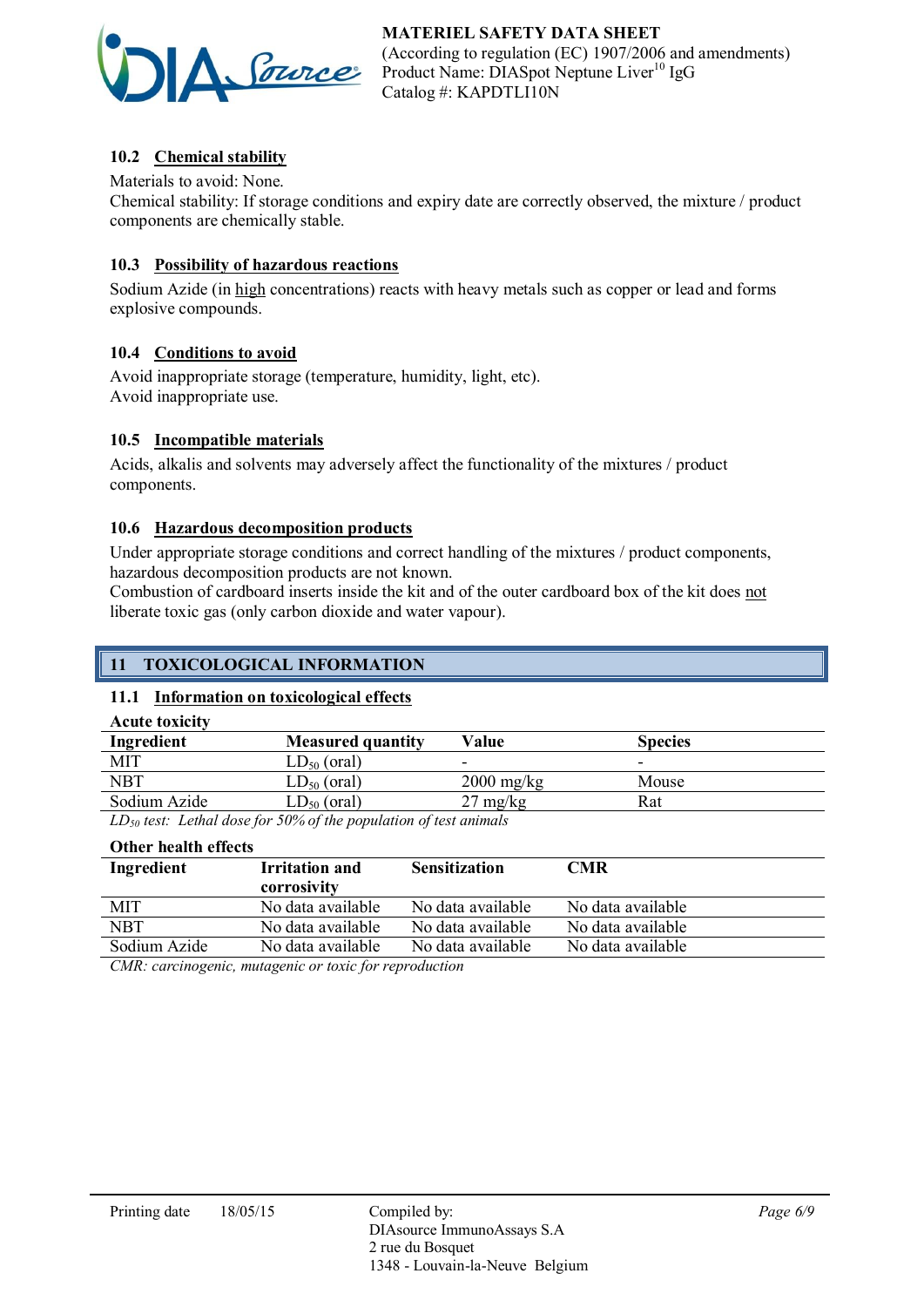

# 12 ECOLOGICAL INFORMATION

## 12.1 Toxicity

| .            |                              |                                |                                                                                                                                           |                                       |
|--------------|------------------------------|--------------------------------|-------------------------------------------------------------------------------------------------------------------------------------------|---------------------------------------|
| Ingredient   | <b>Toxicity for</b><br>algae | <b>Toxicity for</b><br>daphnia | <b>Toxicity for fish</b>                                                                                                                  | <b>Toxicity for</b><br>microorganisms |
| <b>MIT</b>   | ۰                            |                                |                                                                                                                                           |                                       |
| <b>NBT</b>   | $\overline{\phantom{0}}$     |                                |                                                                                                                                           | -                                     |
| Sodium Azide | $\overline{\phantom{0}}$     |                                | $LC50=0.8$ mg/L<br>Oncorhynchus mykiss 96 h<br>$LC50=0.7$ mg/L<br>Lepomis macrochirus 96 h<br>$LC50=5.46$ mg/L<br>Pimephalespromelas 96 h |                                       |

*LC50 test: (Lethal Concentration 50) Standard measure of the toxicity of the surrounding medium that will kill 50 % of the sample population in a specified period through exposure via inhalation (respiration). LC50 is measured in micrograms (or milligrams) of the material per liter, or parts per million (ppm), of air or water.*

#### 12.2 Persistence and degradability

| Ingredient   | <b>Measured quantity</b> | Value                    | Comment                  |
|--------------|--------------------------|--------------------------|--------------------------|
| MIT          | No data available        | -                        | -                        |
| <b>NBT</b>   | No data available        | $\overline{\phantom{0}}$ | $\overline{\phantom{0}}$ |
| Sodium Azide | No data available        | $\overline{\phantom{0}}$ | $\overline{\phantom{a}}$ |

#### 12.3 Bioaccumulative potential

No data available

## 12.4 Mobility in soil

No data available

## 12.5 Results of PBT and vPVB assessment

N/A

#### 12.6 Other adverse effects

| Ingredient                                                                                                     | <b>Effect</b>                                                        |  |
|----------------------------------------------------------------------------------------------------------------|----------------------------------------------------------------------|--|
| MIT                                                                                                            | Very toxic to aquatic organisms, may cause long-term adverse effects |  |
| <b>NBT</b>                                                                                                     | No data available                                                    |  |
| Sodium Azide                                                                                                   | Very toxic to aquatic organisms                                      |  |
| Due to the year low concentration of the toxic substance in the mixture (wo duct inovedients, the handling and |                                                                      |  |

*Due to the very low concentration of the toxic substance in the mixture / product ingredients, the handling and use of it do not lead to ecological problems.*

# 13 DISPOSAL CONSIDERATIONS

#### 13.1 Waste treatment methods

Emptied cartridges and used strips may retain product residues: always handle as if they were full. Chemcial waste cannot be disposed of with household garbage: please contact a licensed professional waste disposal service to dispose of this material.

The waste generated by chemical preparations has generally to be regarded as special waste material, and is in most countries regulated by federal or state government laws and ordinances. Please contact the authority in the matter.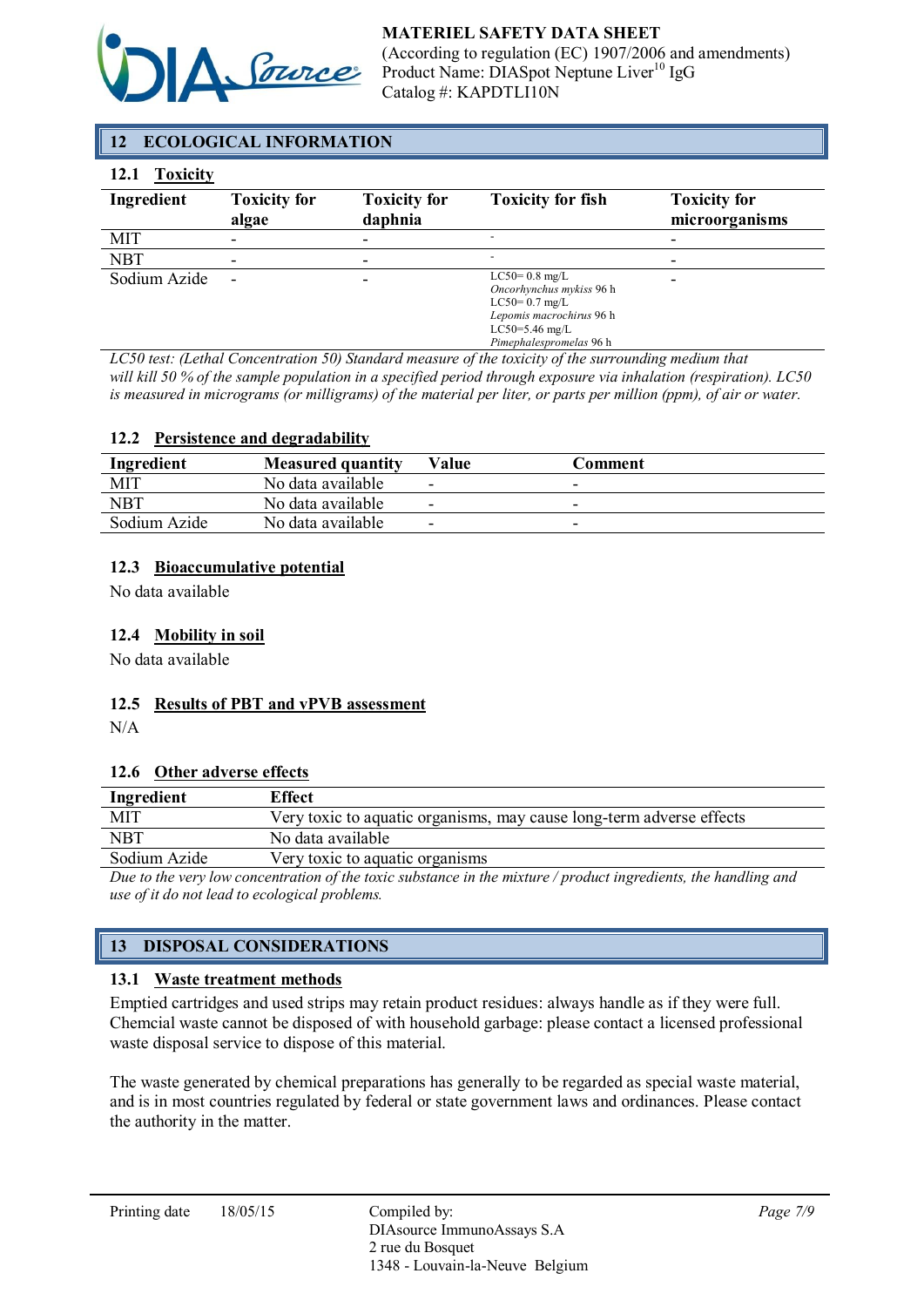

## 13.2 Disposal of the packaging

Used cartridges must be treated as chemical waste (see above). Disposal always according to official regulations: please contact the authority in the matter

## 14 TRANSPORT INFORMATION

N/A: The products are not subject to transport regulations.

## 15 REGULATORY INFORMATION

#### 15.1 Safety, health and environmental regulations/legislation specific for the substance or mixture

The user has to observe the applicable regulations.

**Directive 1999/45/EC** of the European Parliament and of the Council concerning the approximation of the laws, regulations and administrative provisions of the Member States relating to the classification, packaging and labelling of dangerous preparations

*Regulation (EC) N° 1907/2006 of the European Parliament and of the Council* concerning the Registration, Evaluation, Authorization and Restriction of Chemicals (REACH), establishing a European Chemicals Agency, amending Directive 1999/45/EC (classification, packaging and labelling of dangerous preparations) and repealing Council Regulation (EEC) No 793/93 and Commission Regulation (EC) No 1488/94 as well as Council Directive 76/769/EEC and Commission Directives 91/155/EEC, 93/67/EEC, 93/105/EC and 2000/21/EC.

*Commission Regulation (EU) N° 453/2010* amending Regulation (EC) No 1907/2006 of the European Parliament and of the Council on the Registration, Evaluation, Authorization and Restriction of Chemicals (REACH)

*Regulation (EC) N° 1272/2008 of the European Parliament and of the Council* on classification, labelling and packaging of substances and mixtures, amending and repealing Directives 67/548/EEC and 1999/45/EC, and amending Regulation (EC) No 1907/2006

#### 15.2 Chemical safety assessment

No chemical safety assessment has been carried out.